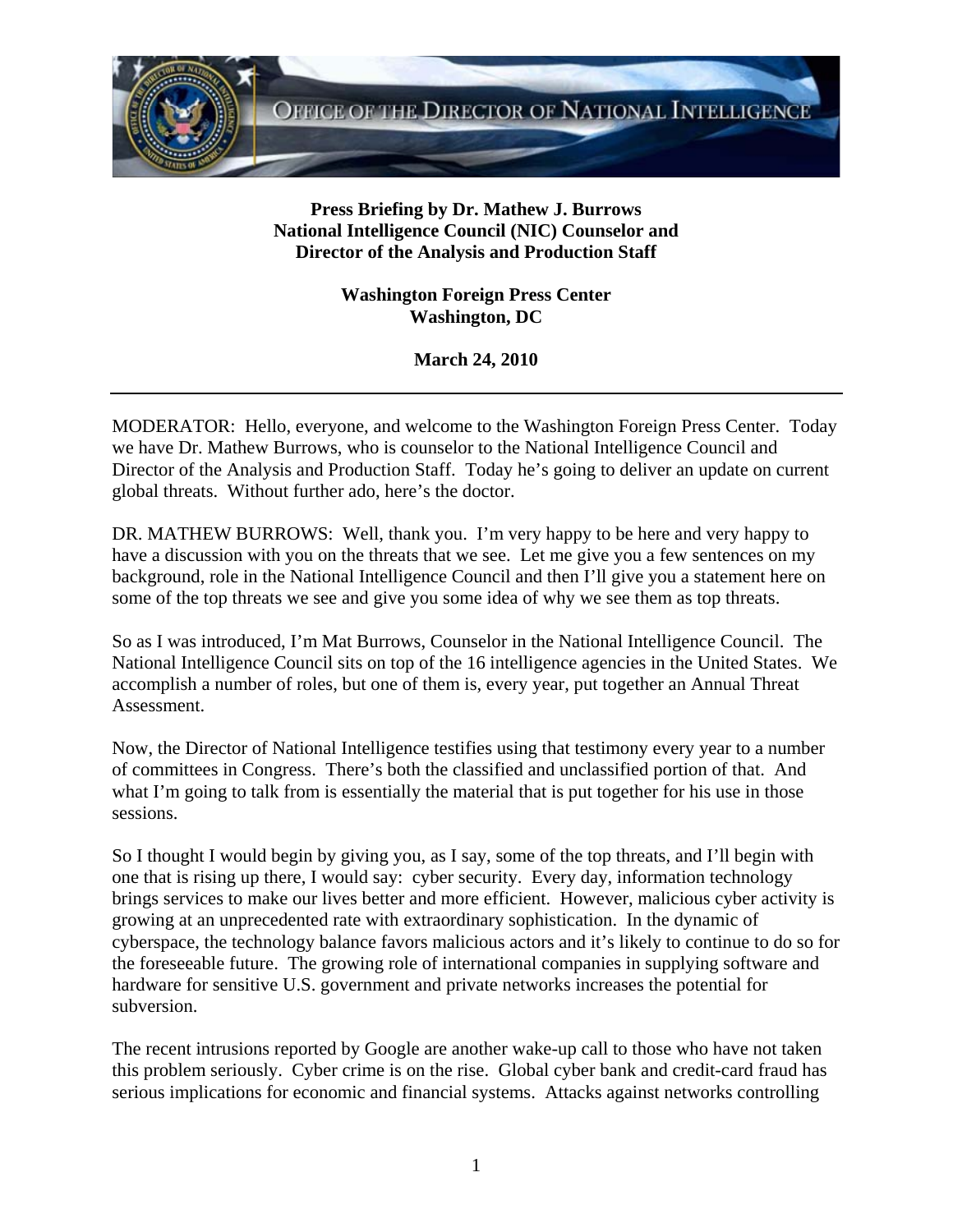critical infrastructure – energy or transportation – could create havoc. Cyber defenders have to spend more and work harder than the attackers and our efforts are not strong enough. The U.S. government and the private sector must do more to ensure that adequate cyber defenses are in place.

Let me turn next to the global economy, where the trends are more positive. A year ago, we, meaning the Intelligence Community, warned of the dangers of a global depression. Well, an unprecedented policy response by governments and central banks laid out a foundation for a global recovery that most forecasters expect will continue through 2010, although high unemployment will persist. Not all countries have emerged from the slump. Pakistan and Ukraine are still struggling to put their economic houses in order. Allies are trying to insulate spending on Afghanistan from budget cuts.

China is emerging with enhanced clout. Its economy will grow from being a third of the U.S. economy to about a half by 2015, assuming it maintains its rapid growth. Last year, Beijing contributed to the G-20's pledge to increase IMF resources, deployed naval forces to the international anti-piracy operation in the Gulf of Aden, and supported new U.N. Security Council sanctions against North Korea.

However, Beijing still believes the U.S. seeks to contain and transform it, reinforcing Chinese concerns about the internal stability and perceived challenges to its sovereignty claims. China continues to increase defense spending. Although preparation for a Taiwan conflict involving a U.S. intervention continues to dominate PLA modernization and contingency plans, China increasingly worries about how to protect its global interests.

Turning to violent extremism, we've been warning over the past several years that al-Qaida, al-Qaida-associated groups and al-Qaida-inspired terrorists remain committed to striking the U.S. We have seen this reality. Zazi and his two recently arrested coconspirators were allegedly trained with core al-Qaida members in Pakistan. The Nigerian, Umar Farouk Abdulmutallab, the Nigerian who allegedly attempted to down the U.S. airliner on Christmas Day, represents an al-Qaida-affiliated group. Maj. Nidal Hasan, who allegedly perpetrated the tragic attack at Fort Hood, is a homegrown, self-radicalized extremist.

And the violent extremist threat is evolving. We've made complex, multiple-team attacks very difficult for al-Qaida to pull off. As we saw with the recent attempted terrorist attacks, however, identifying individual terrorists or small groups with short histories as extremists using simple attack methods is more difficult. We did not identify Mr. Abdulmutallab before he boarded Northwest flight 253 on Christmas Day. We should have, and we are working to improve.

On a positive note, only a minority of Muslims support violent extremism, according to a number of international polls. But al-Qaida's radical ideology still seems to appeal strongly to some disaffected young Muslims, a pool of potential suicide bombers. This pool includes Americans. Although we don't have the high-level homegrown threat facing Europeans, we have to worry about the appeal that figures like Anwar al-Awlaki exert on young American Muslims.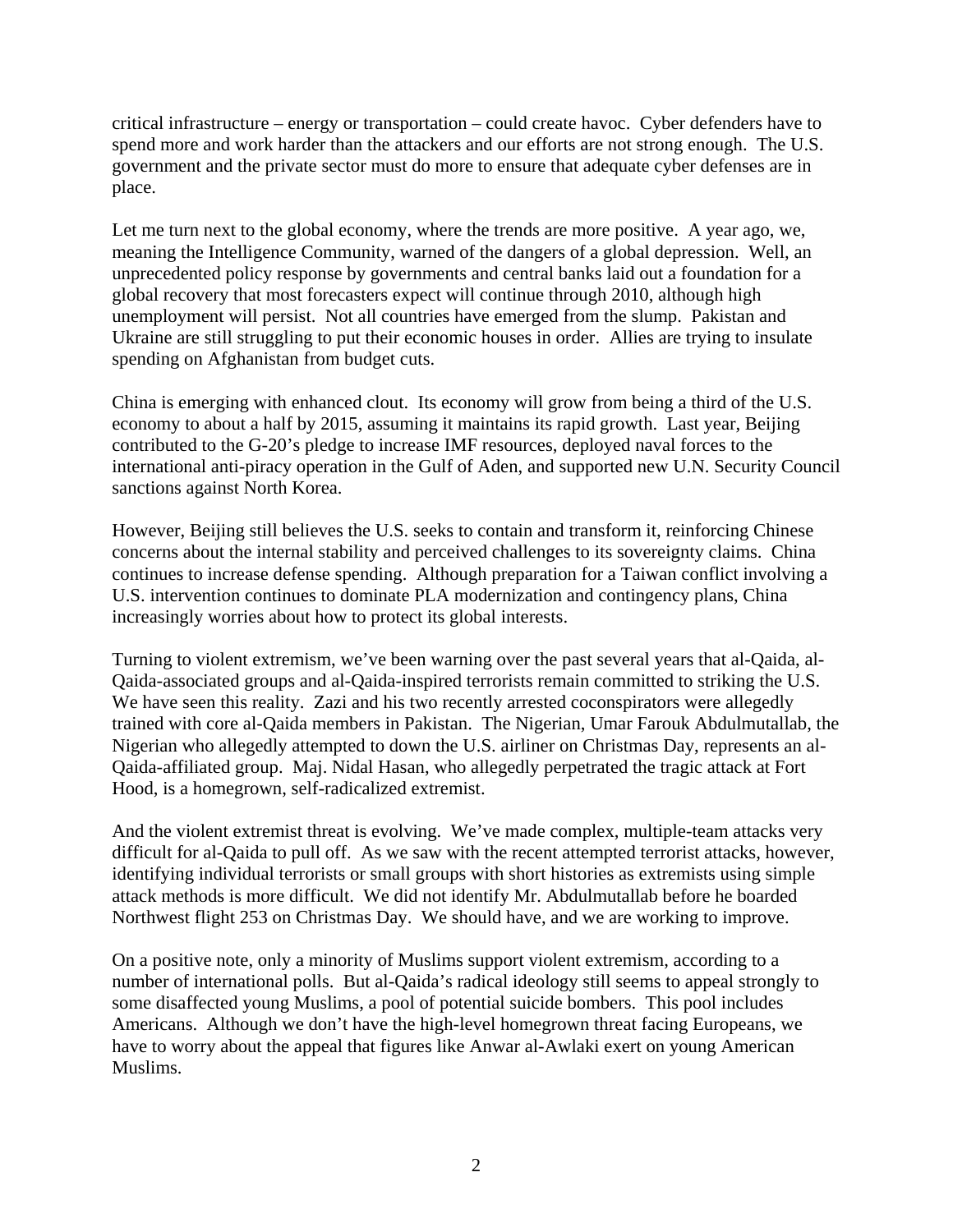However much we improve, we cannot count on intelligence to catch every threat. Intensified counterterrorist efforts in the Afghan-Pakistan theater as well as Yemen and Somalia, will be critical to further diminishing the threat. So working with allies is extremely important. Enhanced law-enforcement and security measures including immigration and visa controls and aviation and border security can disrupt terrorist plans. We need multilayered, dynamic defenses so we're supported by good intelligence.

Let me turn now to the outlook in Afghanistan and Pakistan. Since January 2007, the Taliban has increased its influence and expanded the insurgency while maintaining most of the Pashtun belt strongholds. The challenges in Afghanistan are clear – first, reversing the Taliban's momentum and reinforcing security elsewhere; second, improving Afghan security forces, governance and economic capability so that the security gains endure and responsibilities can be transferred to the Afghans.

Early successes in places like Helmand, where the Marines have been deployed for several months, where aggressive counter-drug and economic programs are in place and where local governance is competent, show that we can make solid progress.

The safe haven that Afghan insurgents have in Pakistan is the group's most important outside support. Disrupting that safe haven won't be sufficient by itself to defeat the insurgency, but disrupting the insurgent presence in Pakistan is a necessary precondition for making substantial progress. The increase in terrorist attacks in their country, meaning Pakistan, has made the Pakistani public more concerned about the threat from Islamic extremists and more critical of al-Qaida.

Pakistanis continue to support military force against the extremists. Islamabad has demonstrated determination and persistence in combating militants it perceives as dangerous to Pakistan's interests, but it also has provided some support to other Pakistan-based groups that operate in Afghanistan.

U.S. and coalition success against the insurgency in Afghanistan could provide new long-term incentives for Pakistan to take steps against Afghan-focused militants. Increased Pakistani cooperation is more likely if Pakistan is persuaded that the U.S. is committed to stabilizing Afghanistan and capable of doing so.

Finally, turning to Iran, the available intelligence continues to indicate that Tehran is keeping open the option to develop nuclear weapons. This is being done in part by developing various nuclear capabilities that bring it closer to the ability to produce such weapons. One of the key capabilities Iran continues to develop is its uranium-enrichment program. Published information from the International Atomic Energy Agency, the IAEA, indicates that Iran has significantly expanded the number of centrifuges installed at its facility at Natanz, but it has also had problems operating its centrifuges, constraining its production of low-enriched uranium.

The U.S. announced last September that Iran, for years, has been building in secret a second enrichment facility near the city of Qom. We continue to assess that Iran has the scientific, technical and industrial capacity to produce enough highly enriched uranium for a weapon in the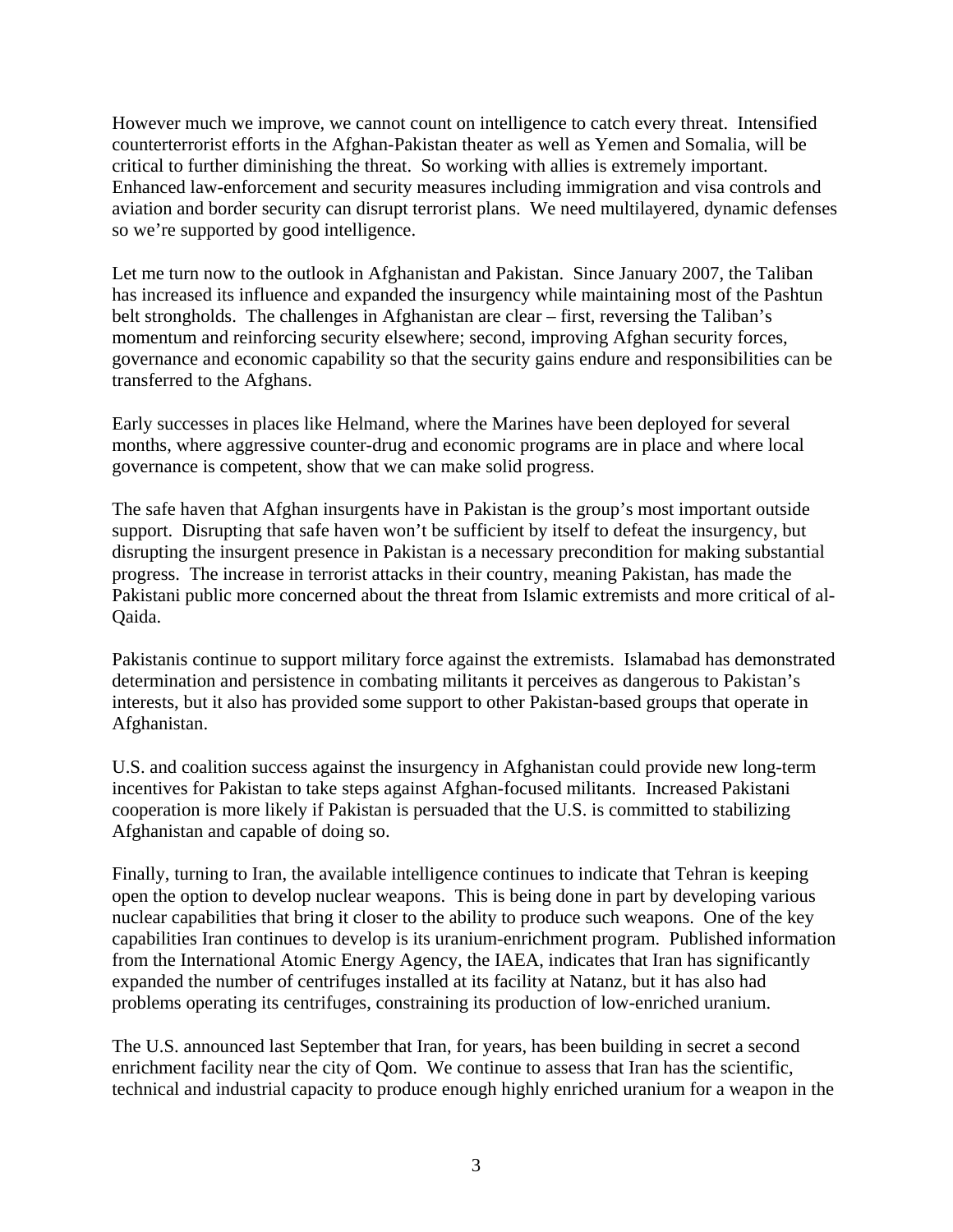next few years, if it chooses to do so, and eventually to produce nuclear weapons. The central issue is the decision to do so.

Iran also continues to improve its ballistic-missile force, which enhances its power projection and provides Tehran a means for delivering a possible nuclear payload. We do not know if Iran will eventually decide to build nuclear weapons and continue to judge that Iran takes a cost/benefit approach in its nuclear decision-making. We judge that this offers the Intelligence Community – the international community opportunities to influence Tehran's decision-making.

The regime has also found itself in a weaker internal political situation following Iran's disputed presidential election and the crackdown on the protestors. Reacting to the stronger-thanexpected opposition and the regime's narrowing base of support, Supreme Leader Khomeini, President Ahmadinejad and their hard-line allies appear determined to retain the upper hand by force. They are also moving Iran in a more authoritarian direction to consolidate their power.

Other areas of our continued attention and focus, including security in Iraq, on the Korean Peninsula, WMD proliferation in general and our intelligence efforts right here in the Western Hemisphere, especially in helping Mexico with its efforts against the drug cartels, are also threats and challenges that we face.

Other important transnational issues like global health, international organized crime are ones that we are following more closely. And indeed the complexity of issues and multiplicity of acts, both state and nonstate, increasingly constitute one of the biggest challenges in tracking threats. I'm going to stop there and open it up to questions, and as I indicated, there are a lot of issues to discuss. I'm willing to entertain questions on any of them.

MODERATOR: Okay, please wait for the microphone, which could be coming from either side, and state your name and publication before you ask your question. Thank you.

QUESTION: Thank you. Could you elaborate more about the threat level posed by North Korea? And I want to ask you: In the Obama government, North Korea conducted their second nuclear test, and also a partial missile test. So do you think that the threat level has increased in the Obama government?

DR. BURROWS: I didn't cover North Korea, but maybe I can give you some of the – go into a little bit more depth in answering your question. And actually, with some other prepared remarks, we'll get at your question a little bit more. I would say that – let me just find the place here –

In general, we would say that the threat has been high for some time. And let me put this, as I said, into a little bit more context. So it's not only that we worry about North Korea's efforts to develop weapons but we're also concerned about its proliferation, so North Korea's export of ballistic missiles and associated materials to several countries, including Iran and Pakistan and its assistance to Syria and the construction of a nuclear reactor exposed in 2007 illustrate the reach of the North's proliferation activities. And despite North Korea's reaffirmed commitment not to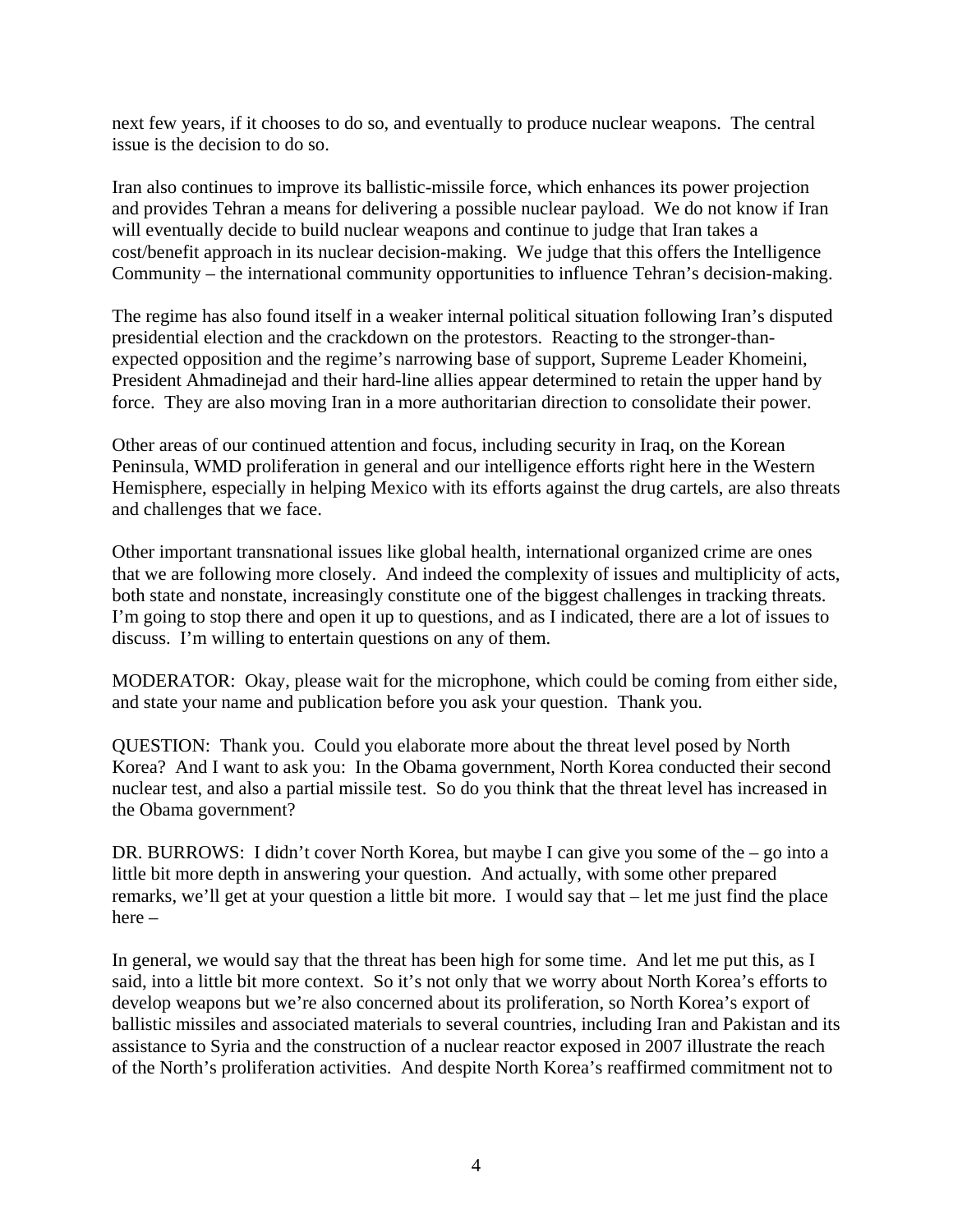transfer nuclear materials in 2007, we remain alter to the possibility that North Korea could again export nuclear technology.

The North's probable nuclear test in May 2009 supports its claim that it's seeking to develop weapons with a yield of roughly a few kilotons TNT equivalent. And that was apparently a more successful test than 2006. And while we do not know whether the North has produced nuclear weapons, we assess that it has the capability to do so. And of course, it remains our policy not to accept it as a nuclear state. I hope that answers, you know.

QUESTION: Thank you. Because you mentioned about proliferation, recently there have been reports that North Korea exported enriched uranium material to Iran. Can you confirm that report?

DR. BURROWS: I can't comment on that particular report but that certainly is a concern about, as I indicated, their export of materials and knowhow to – and I indicated Iran and Pakistan and Syria, so that is a, I would very much say, a continuing concern of ours.

MODERATOR: Okay, let's break away and take a question from New York. Please go ahead, New York.

QUESTION: Thank you. Just two very quick and brief questions. I want to ask, has the Umar Farouk Abdulmutallab case – has that increased Nigeria's threat level from the point of view of the United States government?

And then, do you think that the blanketed action of compelling all Nigerians to undergo enhanced airport screening when they are heading for the United States, do you think that will help the counterterrorism efforts or that it may actually isolate Nigerian Nigerians in helping out in this manner, which is a fear that a U.S. senator has actually expressed – that this action has the potential of isolating Nigerians from helping – considering the fact also that Mutallab's father actually alerted U.S. authorities at least twice before the incident? Thank you.

DR. BURROWS: Okay, well, you know, I'm from the intelligence world and we don't actually comment on policies but what I can tell you is that as I indicated in my earlier statement, we are concerned and it's just not about Nigeria and we wouldn't want to say that that is the only target of our concern despite the alleged Christmas Day attacker's origins.

We're concerned, as I have indicated, about extremist propaganda influence in a number of countries, including inside the U.S. We are of course, as I indicated, heightening the provisions for monitoring entry, disrupting possible entry by extremists. That is a very important part of our counterterrorist operations but I would not say it's directed solely at Nigeria.

QUESTION: Thank you, sir, for doing this and thanks to our friends at the NPC for arranging this.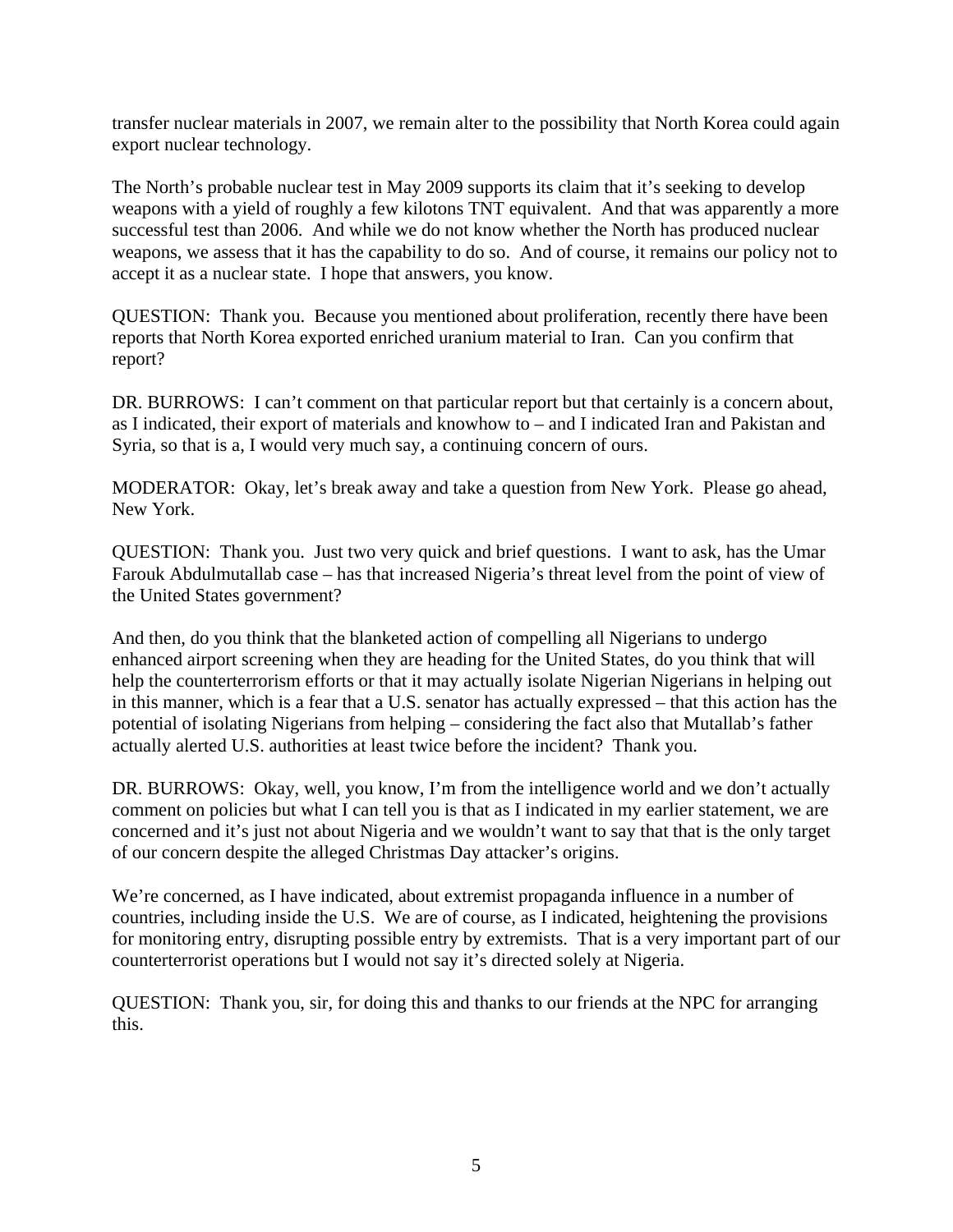We have our own threats and – (chuckles) – our own concerns, especially in the neighborhood. You probably know, sir, about the recent bizarre event where the Georgian television ran a pseudo-documentary on an invasion – on a fake invasion from Russia.

To you as an intelligence analyst, does this look like a rational act of influencing the public in your own country on the part of the Georgians? Because it was a station close to the government. And does this raise, in your opinion, the level of threat, concern, however you want to put that, of a new conflict, which is what we all hope to prevent? Thank you, sir.

DR. BURROWS: Well, we have a – I didn't cover it in the statement but we do have a concern about tensions in the Caucasus. I don't know enough about the recent television report to indicate whether that, you know, has raised it significantly. Our worry is that something like that could spark conflict. And so our concern would be trying to encourage restraint on all parties' sides.

QUESTION: Do you communicate that concern to – obviously, you communicate that to the government here but are there ways for you to communicate that to your foreign partners? As a matter of fact, do you have presence as your office in foreign countries? Thank you, sir.

DR. BURROWS: No, first, I mean, there is a separation between intelligence and the State Department, so the State Department would be handling the outreach and the diplomatic efforts in the region and with the various partners. I mean, we don't – we wouldn't be – that's not our role. I mean, we analyze what we see and report those concerns.

QUESTION: Mr. Burrows, as you've covered a whole range of threats, would you allow me to pose two very different questions. First one, concerning first what you started with, China. Does the U.S. Intelligence Community see the military upgrading of China's military as a potential threat to the United States in the long range?

And second, concerning al-Qaida, Leon Panetta said just a few days ago that – basically that the al-Qaida leadership is on the run. And what does this mean for al-Qaida's capability to strike the U.S.? Are they still capable of an orchestrated attack on the U.S.? Thank you.

DR. BURROWS: Okay, in the latter cases, I was trying to say in the earlier statement, al-Qaida's ability to mount what would be, like, a 9/11-style attack we see as vastly diminished. So I think that would be consistent with what the CIA director was also saying about al-Qaida Central being on the run. But that doesn't mean that threat from terrorism isn't still very high in our mind. And what our worry is, and again, I indicated there, is that you have more individual attacks – ones that are still inspired, supported or even more directly planned by al-Qaida – and that those are actually very difficult to track in time in order to disrupt. So that is our worry.

And on China, remains  $a -$  its military buildup remains a concern. I don't want to  $-$  as I indicated, China has very much integrated into the global economy; we have seen, as I mentioned, a number of efforts over the last year where we felt that they were moving towards assuming more global burdens and stepping up to the plate. At the same time, we do worry about their military buildup.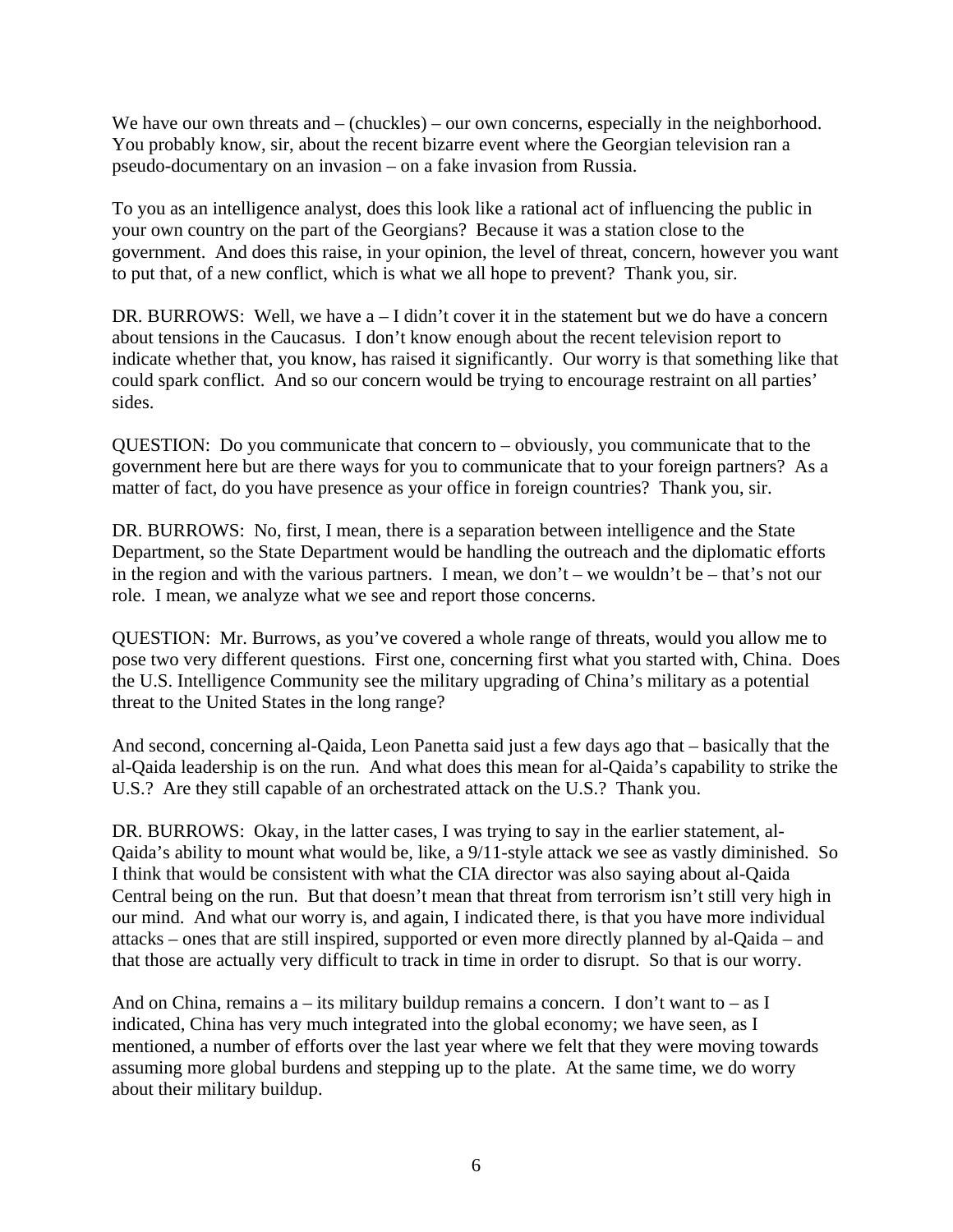## MODERATOR: Going to the middle? Gentlemen?

QUESTION: Thank you, sir. My question is the United States is holding a nuclear security summit next month. What's your assessment of terrorism threats involving fissile material around the globe and also to the United States, especially terrorism threats to United States, say, nuclear facilities? Thank you.

DR. BURROWS: Well, the nuclear terrorism or WMD terrorism, I mean, remains certainly an area – priority area – for us to analyze, to collect again. In line with what I was saying about orchestrating a large attack, we don't – so far, we haven't seen that they have the capability.

I mean, it's not that we don't have a watching brief on this. And of course, we follow up any reports on it. But in line with what I was saying before about their ability to mount a sophisticated attack, we don't see that as, as high a threat as we do the more individual attacks, which can still be very lethal.

MODERATOR: Okay, and we're going to break away to New York again. Please go ahead, New York.

QUESTION: Good afternoon, sir. Now, according to your observation, from what time did the cyber threat become so serious? And a related question, what event or events made you move cyber threat to the top of all threats facing the United States? Thank you.

DR. BURROWS: Thanks for asking the question. When we do – as I was indicating, we do a report or gather material every year. We began looking at the cyber threat long before the events surrounding Google in China came up. This is a concern and, in fact, if you go and look, there's a public document on the DNI's Web site called the "National Intelligence Study." It's a prospectus on the Intelligence Community programs over the next few years. You'll see this as one of the objectives is to begin to raise our defenses against cyber attacks. So this issue has actually been one that goes back now a couple of years. There was a previous DNI who has raised it systemically and repeatedly.

And as you see in this report, the present director also feels very strongly about this threat, and he would have raised it irrespective of whether the events surrounding Google occurred or not.

QUESTION: Thank you. I'd like to ask you about the Iranian threat. In your statements, you said what's important is the decision on the Iranians to go ahead with developing a nuclear weapon. In your assessment, has this decision been made, or do you think it's still something that hasn't been decided by the Iranian regime?

And also, I'd like to ask you, regarding the Iranian threat, is it simply within the nuclear context – nuclear weapons context – or do you also worry about Iran's influence in the region? Do you see that as a threat to U.S. national security interests? Thank you.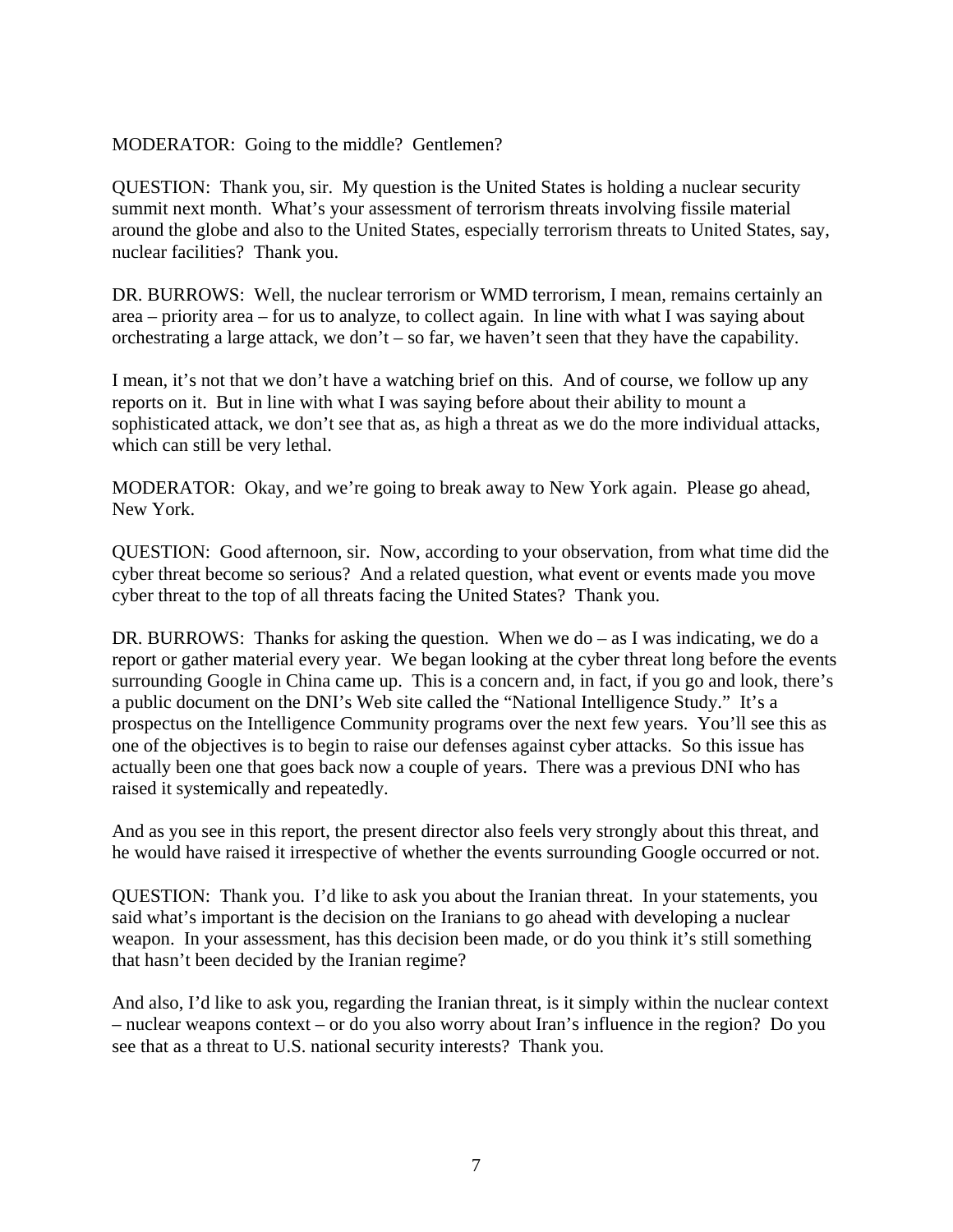DR. BURROWS: Okay, in answer to your first question, we don't think the decision has been made, and that, actually, this is an area where we can possible influence their decision. And hence, the efforts that are being made by the U.S., but also a lot of other countries around the world, to influence that decision. In terms of the second part, which – remind me.

QUESTION: Iranian influence.

DR. BURROWS: Iranian influence – yes, that is an area that, you know, maybe I can, in the broader report, give you a flavor – I'll find the place – but that is a worry of ours, and has been a real longstanding worry, in terms of its growing regional influence.

So let me just pick out a few questions or sentence there, just to  $-$  in Iraq, we expect Iran will focus on building long-term influence by ensuring the continued political dominance of its Shia allies. In Afghanistan, Iran is providing political and economic support to the Karzai government, developing relationships with leaders across the political spectrum.

In the Levant, Tehran is focused on building influence in Syria and Lebanon, expanding the capability of its allies. This, of course, includes support to Hezbollah, Hamas, Palestinian Islamic Jihad. Hezbollah is the largest recipient of Iranian financial aid, training and weaponry. Iran's senior leadership has cited Hezbollah as a model for other militant groups. So that gives you an idea that, yes, we're concerned. And this has been a longstanding concern for us.

QUESTION: Back to the cybersecurity, first of all, you mentioned that the U.S. government and private sector need to do more. I wonder, can you give more details about your recommendation? And secondly, after the Google incident, has national security – like, your agency ever make any briefing to the president regarding to how to enhance the cybersecurity? Or just, does the individual incident have any impact on the policymaking in the U.S. government? Thanks.

DR. BURROWS: You know, this is an interagency effort, and obviously, within the Intelligence Community, there is a team that the director has put together to look at this problem and to engage on, again, working with the private sector in thinking about defenses. But there is also a broader government effort, in which this – you know, the Intelligence Community works with and which they also engage with the private sector in developing defenses.

This is, as I want to underline, a very longstanding effort. This is something that, if you go back in other threat assessments that we have done, we have talked about extensively. We did not feature it as the top threat, the way we did this year. But as I said, that has nothing to do with the Google event. That has more with our concern that, as I indicated in the opening statement, that those doing cyber crime and other disruptive activities are gaining ground, and unless we do put up defenses, that we're going to be on the losing side.

QUESTION: Yes, hi. Thanks for doing this. I want to follow up on the Iran question. You mentioned that the U.S. still can influence Iranian decision-making. Can you elaborate on that? I mean, how much does the domestic – what's happening in the streets of Tehran influence that decision today?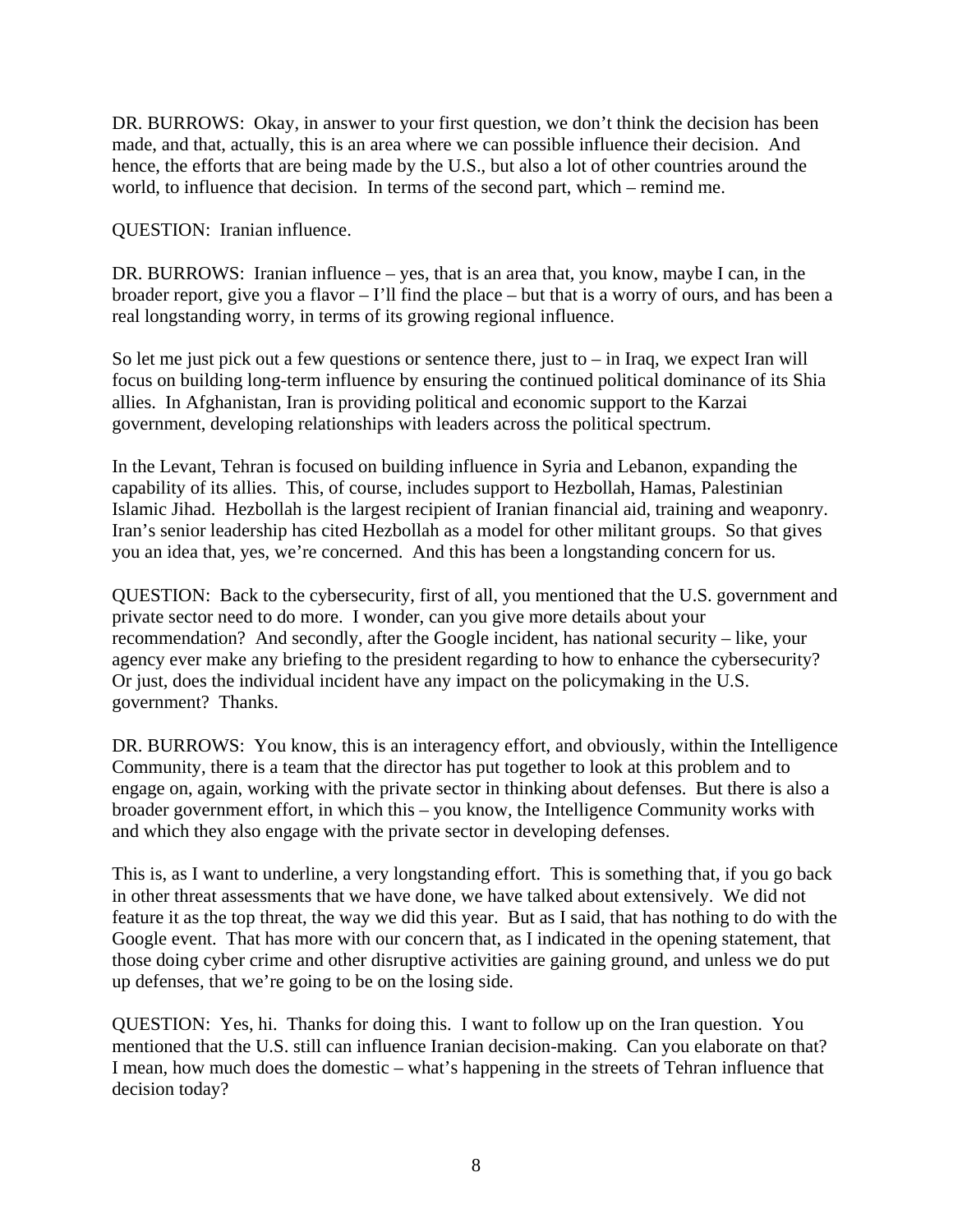And also, I want to ask you, on the peace process – on the Arab-Israeli conflict – we've been hearing a lot from Pentagon officials, from Gen. Petraeus, lately, at the Congress that the continuing of the conflict does impact U.S. national security. I mean, can you give us, where does the Palestinian-Israeli conflict stand, vis-à-vis the threats to the U.S.?

DR. BURROWS: Okay, starting with the last – the Israeli-Palestinian conflict – I mean – and we actually talk about it a little bit in the longer statement – it impacts in several different ways. First, in terms of instability in the region, I mean, all these forces that we talk about – Hamas, Hezbollah, others – in a sense, use the Palestinian plight to make their case about the perceived attack by the West on Islam. And to that extent, we worry about, you know, the fact that they can use that, and that, that is a mobilizing call for the extremists.

We also – Israel, of course, is an ally. And there is a worry that, without that stability, that it, in the region, can't prosper. And I would say that, you know, most of this – the work on this is not something that we do. I mean, this is done by diplomats, State Department in trying to work this problem. I mean, what we talk about in our study is a concern of the lack of any peace settlement, and what that means for the region and how, as I said, that benefits others that we see are undermining stability in the region.

On Iran, on the U.S. influencing the situation, obviously, it's U.S. with allies. And that is, again, something that, you know, the National Intelligence Council doesn't carry out. Again, it's the State Department working that issue to try to influence their decision-making. What we have talked about in the statement is that they do view this in a cost/benefit frame of mind. So in that sense, the degree to which we can influence their viewing of the cost of this, the more, the hope is anyways, that they will change their mind on the path they may be undertaking.

QUESTION: And do you have any information whether the domestic situation has, in any way, influenced their calculations, whether they go ahead with the nuclear weapon sooner or later? I mean, how is that playing?

DR. BURROWS: Well, our real worry there is that, on the domestic situation, what it has meant is that the more conservative forces are trying to lock down their power. And in that sense, I mean, that you have much more of a hold by the conservative forces on Iran, unless of a pluralistic political –

QUESTION: Hi, I have a follow-up on the cybersecurity. When you talk about the threat from cybersecurity, do you have a list of, you know, which countries might be posing these threats to the U.S.?

DR. BURROWS: You know, in our classified studies, yes, we follow countries. But we also follow – and this is important to underline – what we'd call non-state actors, which are criminal groups. And in some senses, they have as much capability as some countries.

QUESTION: Can you name the countries?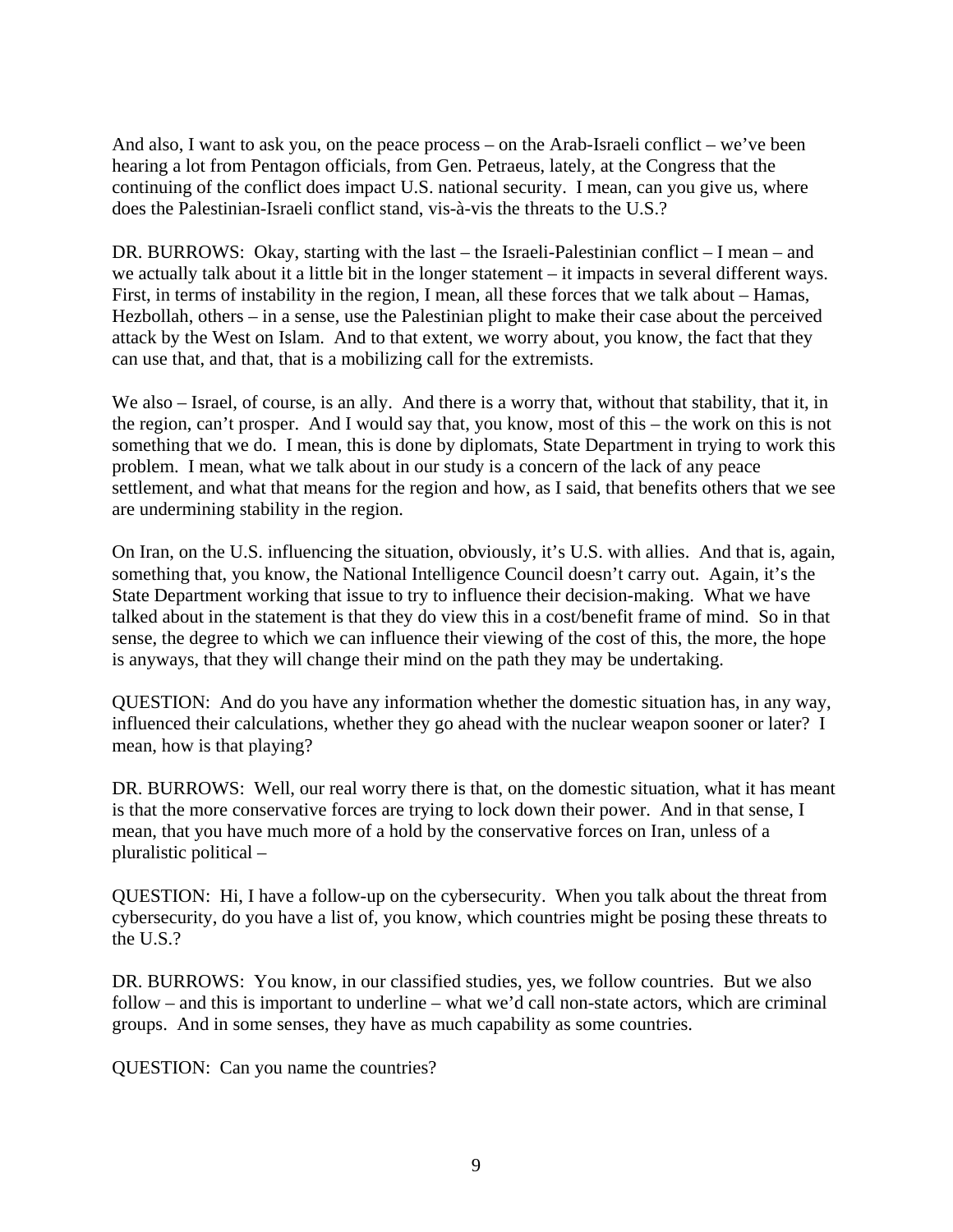DR. BURROWS: I won't here. (Chuckles.)

MODERATOR: Okay, we have time for, maybe, one last question, perhaps from someone who hasn't asked a question yet.

QUESTION: Sir, could you comment on what is the National Intelligence Council assessment of ongoing trends in arctic region, because, as you probably know, there are, I would say, some kinds of tensions between countries which have access to arctic. Thank you.

DR. BURROWS: I don't think, at this point, we see those tensions rising up to the level of a huge concern. I mean, what our worries are – (chuckles) – more on the climate change aspects, which possibly could open up areas for competition. But at this point, we wouldn't – in this work, we haven't talked about that as an area of conflict, of worry about ay sort of impending conflict. As I said before, we're much more concerned on other aspects of climate change.

MODERATOR: Perhaps we can take one more question, because that was a short one.

QUESTION: Thank you. Since you mentioned economic threats as one area of your concerns, I was wondering how you explain, analytically, the relative weakening of U.S. position in the world, in terms of the influence of the dollar and now, as you know, there are all these discussions about maybe finding a new reserve currency for the world. And whether that, in your mind, is connected to the end of the bipolar world, after the end of the Cold War? Thank you.

DR. BURROWS: Well, we have talked about – not so much in this study – but we did an unclassified study, which is called "A Transformed World," back in 2008. And we talked about, at that time, the end of the unipolar moment and a multipolar world. What we would see with the financial crisis is that, in some ways, that accelerated that trend.

So what we would probably emphasize is not so much the, you know, relative decline of the U.S., but rather the rise of other states. And you know, I think the dollar is really a separate question, and I don't think, you know – we're certainly not concerned about another currency displacing the dollar at this point.

QUESTION: You would not be prevented from going into there – like, I don't know, dollar is a very sensitive subject. Even when you talk about it to the Treasury, they always tell you, there are only maybe two people in the building who are authorized to talk about this. It would not prevent you from analyzing that as a threat if you see a threat coming, right?

DR. BURROWS: No, it doesn't prevent us from, you know, looking at the dollar. But I think they're probably – at least in my mind, when I've done these analyses, there are a lot more important factors, I think, playing into the position of the U.S., as well as other countries, other than the dollar, at least at this point.

MODERATOR: Thank you all for coming.